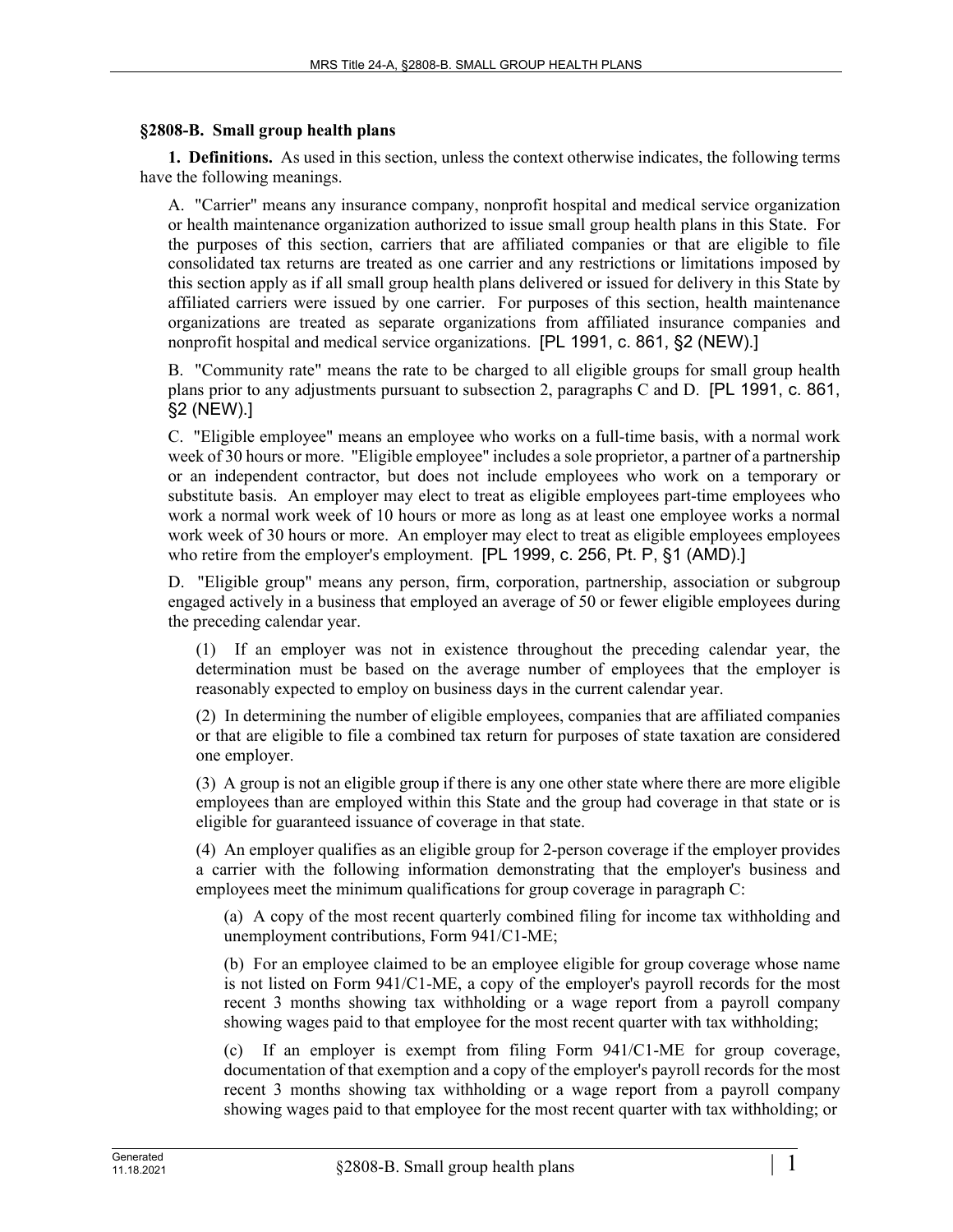(d) If the name of the business owner or employee does not appear on Form 941/C1-ME, a copy of one of the following:

- (i) Federal income tax Form Schedule C or Schedule F;
- (ii) Federal income tax Form 1120S, Schedule K-1;
- (iii) Federal income tax Form 1065, Schedule K-1;

(iv) A workers' compensation insurance audit or evidence of a waiver of benefits under Title  $39-A$ ;

(v) A description of operations in a commercial general liability insurance policy or equivalent insurance policy providing coverage for the business; or

(vi) A signature card from a financial institution or credit union authorizing the employee to sign checks on a business checking or share draft account that is at least 6 months old; a notarized affidavit from the employer describing the duties of the employee and the average number of hours worked by the employee and attesting that the employer is not defrauding the carrier and is aware of the consequences of committing fraud or making a material misrepresentation to the carrier, including a loss of coverage and benefits; and, if the group coverage is purchased through a producer, a notarized affidavit from the producer affirming the producer's belief that the employer qualifies as an eligible group for coverage.

In determining if a new business or a business that adds an owner or a new employee to payroll during the course of a year qualifies as an eligible group for 2-person coverage under this subparagraph, the employer must submit an affidavit stating that all employees meet the criteria in this subparagraph and that the documentation and forms required under this subparagraph will be provided to the carrier when payroll records become available, when ownership distribution forms become available or the first renewal date of the coverage, whichever date is earlier. A false affidavit or misrepresentation on an affidavit submitted by an employer may result in the loss of group coverage and repayment of claims paid. This subparagraph may not be construed to prohibit a carrier from recognizing an employer as an eligible group if the employer has not produced the documentation required in this subparagraph.

This subparagraph applies only to an employer applying for group health insurance coverage as a 2-person group from October 1, 2001 to December 31, 2013. [PL 2011, c. 364, §9 (AMD).]

E. "Late enrollee" means an eligible employee or dependent who requests enrollment in a small group health plan following the initial minimum 30-day enrollment period provided under the terms of the plan, except that, an eligible employee or dependent is not considered a late enrollee if the eligible employee or dependent meets the requirements of section 2849‑B, subsection 3, paragraph A, B, C-1 or D. [PL 1997, c. 777, Pt. B, §2 (AMD).]

F. "Premium rate" means the rate charged to an eligible group or eligible individual for a small group health plan. [PL 1991, c. 861, §2 (NEW).]

G. "Small group health plan" means any hospital and medical expense-incurred policy; health, hospital or medical service corporation plan contract; or health maintenance organization subscriber contract covering an eligible group. "Small group health plan" does not include the following types of insurance:

- (1) Accident;
- (2) Credit;
- (3) Disability;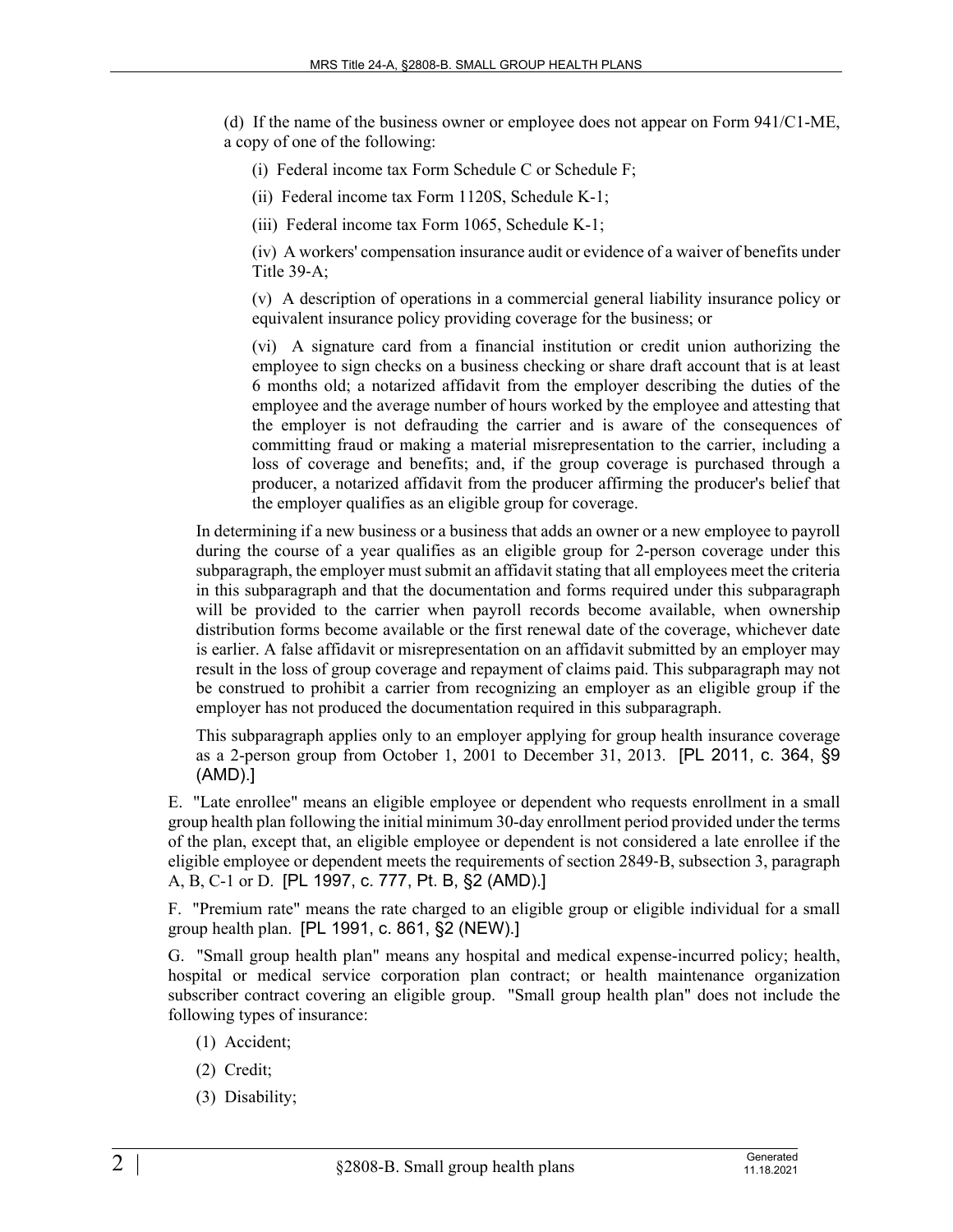- (4) Long-term care or nursing home care;
- (5) Medicare supplement;
- (6) Specified disease;
- (7) Dental or vision;
- (8) Coverage issued as a supplement to liability insurance;
- (9) Workers' compensation;

(10) Automobile medical payment; or

(11) Insurance under which benefits are payable with or without regard to fault and that is required statutorily to be contained in any liability insurance policy or equivalent selfinsurance. [PL 1991, c. 861, §2 (NEW).]

H. "Subgroup" means an employer with 50 or fewer employees within an association, a multiple employer trust, a private purchasing alliance or any similar subdivision of a larger group covered by a single group health policy or contract. For group policies issued to an employee leasing company as defined in Title 32, chapter 125, each client having 50 or fewer employees is considered a separate subgroup. [PL 2009, c. 244, Pt. F, §2 (AMD).]

[PL 2011, c. 364, §9 (AMD).]

**2. Rating practices.** The following requirements apply to the rating practices of carriers providing small group health plans. This subsection does not apply to policies issued before January 1, 1998 to eligible groups that employed, on average, 25 to 50 eligible employees until their first renewal date on or after January 1, 1998.

A. [PL 2003, c. 469, Pt. E, §14 (RP).]

B. A carrier may not vary the premium rate due to the gender, health status, claims experience or policy duration of the eligible group or members of the group or any other rating factor not specified in this section. [PL 2019, c. 5, Pt. A, §9 (AMD).]

C. A carrier may vary the premium rate due to family membership and participation in wellness programs. The premium rate for a family must equal the sum of the premiums for each individual in the family, except that it may not be based on more than 3 dependent children who are less than 21 years of age. The superintendent may adopt rules setting forth appropriate methodologies regarding rate discounts for participation in wellness programs. Rules adopted pursuant to this paragraph are routine technical rules as defined in Title 5, chapter 375, subchapter 2‑A. [PL 2019, c. 5, Pt. A, §10 (AMD).]

C-1. A carrier may vary the premium rate due to geographic area in accordance with the limitation set out in this paragraph. For all policies, contracts or certificates that are executed, delivered, issued for delivery, continued or renewed in this State on or after October 1, 2011, the rating factor used by a carrier for geographic area may not exceed 1.5. [PL 2011, c. 90, Pt. A, §7 (NEW).]

D. A carrier may vary the premium rate due to age and tobacco use in accordance with the limitations set out in this paragraph. A carrier that varies the premium rate due to age must vary the premium rate according to a uniform age curve. The superintendent shall adopt rules establishing a uniform age curve that is substantially similar to the age curve in effect on January 1, 2019 under the federal Affordable Care Act. Rules adopted under this paragraph are routine technical rules as defined in Title 5, chapter 375, subchapter 2‑A.

(1) For all policies, contracts or certificates that are executed, delivered, issued for delivery, continued or renewed in this State between July 15, 1993 and July 14, 1994, the premium rate may not deviate above or below the community rate filed by the carrier by more than 50%.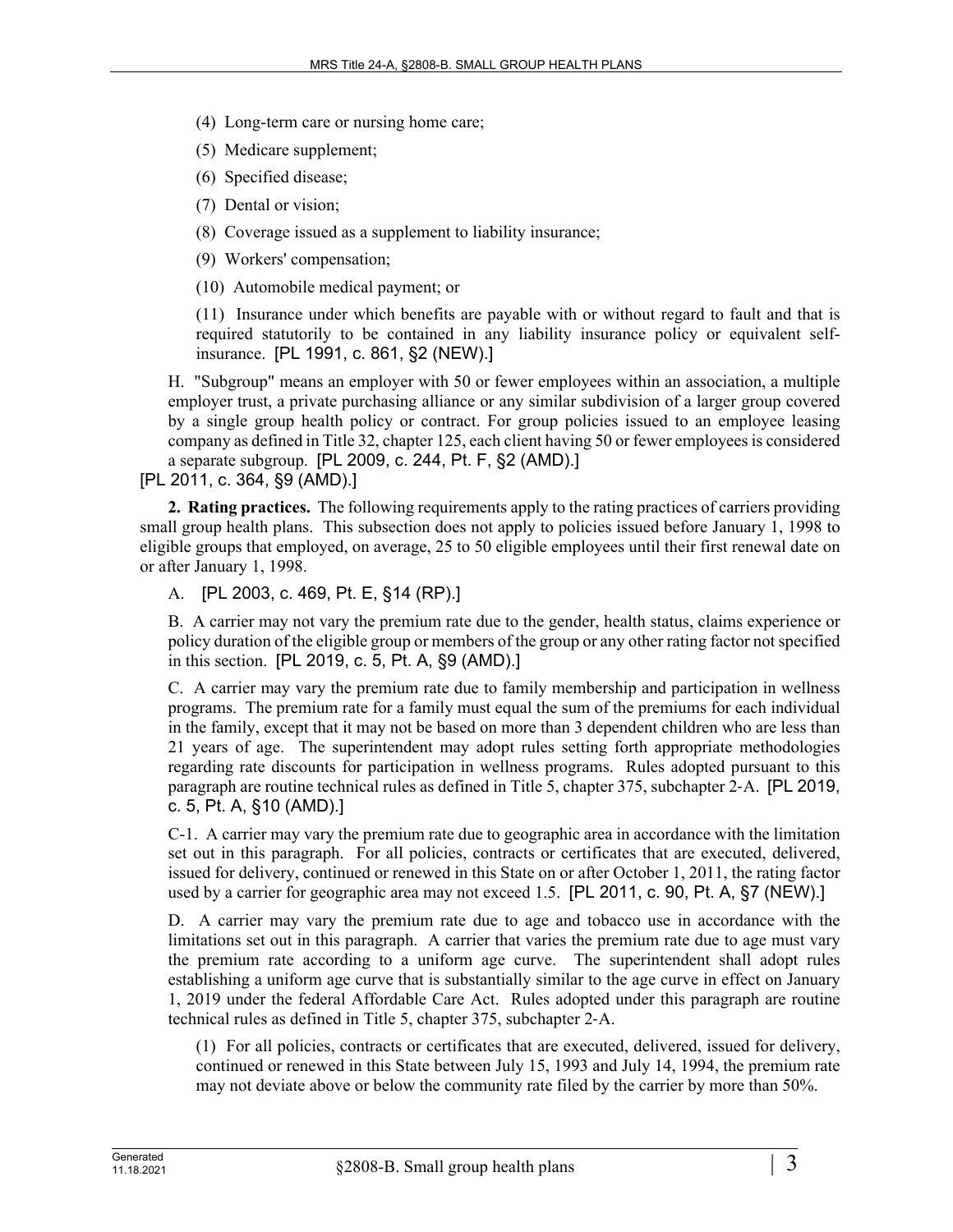(2) For all policies, contracts or certificates that are executed, delivered, issued for delivery, continued or renewed in this State between July 15, 1994 and July 14, 1995, the premium rate may not deviate above or below the community rate filed by the carrier by more than 33%.

(3) For all policies, contracts or certificates that are executed, delivered, issued for delivery, continued or renewed in this State between July 15, 1995 and September 30, 2011, the premium rate may not deviate above or below the community rate filed by the carrier by more than 20%.

(4) For all policies, contracts or certificates that are executed, delivered, issued for delivery, continued or renewed in this State between October 1, 2011 and September 30, 2012, the maximum rate differential due to age filed by the carrier as determined by ratio is 2 to 1. The limitation does not apply for determining rates for an attained age of less than 19 years of age or more than 65 years of age.

(5) For all policies, contracts or certificates that are executed, delivered, issued for delivery, continued or renewed in this State between October 1, 2012 and December 31, 2013, the maximum rate differential due to age and group size filed by the carrier as determined by ratio is 2.5 to 1. The limitation does not apply for determining rates for an attained age of less than 19 years of age or more than 65 years of age.

(6) For all policies, contracts or certificates that are executed, delivered, issued for delivery, continued or renewed in this State between January 1, 2014 and December 31, 2014, the maximum rate differential due to age and group size filed by the carrier as determined by ratio is 3 to 1 to the extent permitted by the federal Affordable Care Act. The limitation does not apply for determining rates for an attained age of less than 19 years of age or more than 65 years of age.

(7) For all policies, contracts or certificates that are executed, delivered, issued for delivery, continued or renewed in this State between January 1, 2015 and December 31, 2015, the maximum rate differential due to age and group size filed by the carrier as determined by ratio is 4 to 1 to the extent permitted by the federal Affordable Care Act. The limitation does not apply for determining rates for an attained age of less than 19 years of age or more than 65 years of age.

(8) For all policies, contracts or certificates that are executed, delivered, issued for delivery, continued or renewed in this State on or after January 1, 2016, except as provided in subparagraph (10), the maximum rate differential due to age and group size filed by the carrier as determined by ratio is 5 to 1 to the extent permitted by the federal Affordable Care Act. The limitation does not apply for determining rates for an attained age of less than 19 years of age or more than 65 years of age.

(9) For all policies, contracts or certificates that are executed, delivered, issued for delivery, continued or renewed in this State between October 1, 2011 and December 31, 2022, the maximum rate differential due to tobacco use filed by the carrier as determined by ratio is 1.5 to 1, except that the carrier may not apply a rate differential pursuant to this subparagraph when the covered individual is participating in an evidence-based tobacco cessation strategy approved by the United States Department of Health and Human Services, Food and Drug Administration. For all policies, contracts or certificates that are executed, delivered, issued for delivery, continued or renewed in this State between January 1, 2023 and December 31, 2023, the maximum rate differential due to tobacco use filed by the carrier as determined by ratio is 1.25 to 1, except that the carrier may not apply a rate differential pursuant to this subparagraph when the covered individual is participating in an evidence-based tobacco cessation strategy approved by the United States Department of Health and Human Services, Food and Drug Administration. For all policies, contracts or certificates that are executed,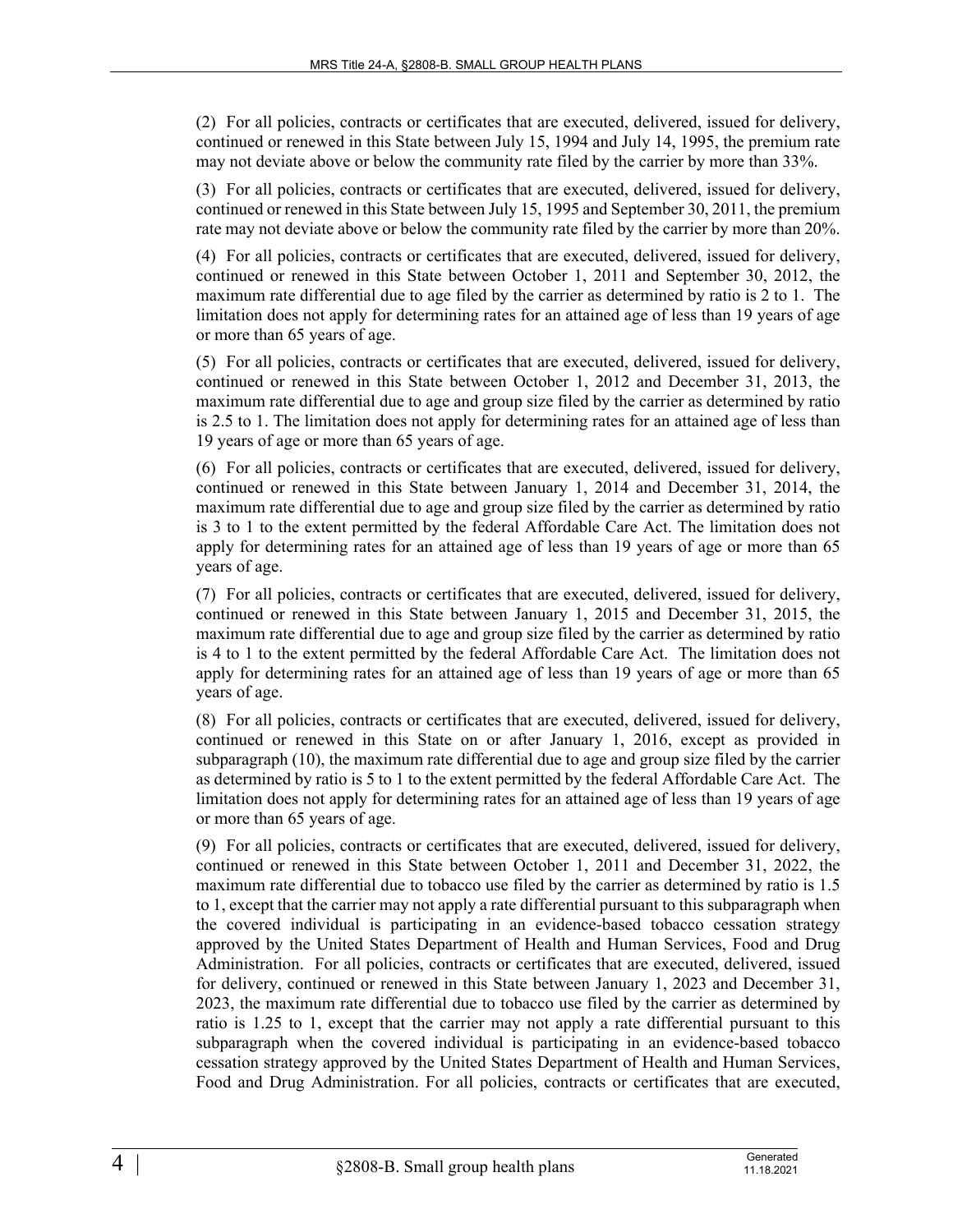delivered, issued for delivery, continued or renewed in this State on or after January 1, 2024, a carrier may not vary the premium rate due to tobacco use.

(10) For all policies, contracts or certificates that are executed, delivered, issued for delivery, continued or renewed in this State on or after the effective date of this Act, the maximum rate differential due to age filed by the carrier as determined by ratio is 3 to 1 for individuals 21 years of age and older on the first day of coverage under the policy, contract or certificate. The variation in rate due to age must be actuarially justified for individuals under 21 years of age consistent with the uniform age rating curve adopted under this paragraph. [PL 2021, c. 344, §2 (AMD).]

D-1. [PL 2011, c. 90, Pt. A, §9 (RP).]

D-2. Notwithstanding the requirements of paragraph D, rates with respect to employees whose work site is not in this State may be based on area adjustment factors appropriate to that location. [RR 1997, c. 1, §22 (RAL).]

E. The superintendent may authorize a carrier to establish a separate community rate for an association group organized pursuant to section 2805‑A or a trustee group organized pursuant to section 2806 consistent with the provisions of this paragraph and applicable federal law.

(1) Association group membership or eligibility for participation in the trustee group may not be conditioned on health status, claims experience or other risk selection criteria.

(2) All health plans offered by the carrier through that association or trustee group must be made available on a guaranteed issue basis to all eligible employers that are members of the association or are eligible to participate in the trustee group except that a professional association may require that a minimum percentage of the eligible professionals employed by a subgroup be members of the association in order for the subgroup to be eligible for issuance or renewal of coverage through the association. The minimum percentage must not exceed 90%. For purposes of this subparagraph, "professional association" means an association that:

(a) Serves a single profession that requires a significant amount of education, training or experience or a license or certificate from a state authority to practice that profession;

(b) Has been actively in existence for 5 years;

(c) Has a constitution and bylaws or other analogous governing documents;

(d) Has been formed and maintained in good faith for purposes other than obtaining insurance;

(e) Is not owned or controlled by a carrier or affiliated with a carrier;

(f) Has at least 1,000 members if it is a national association; 200 members if it is a state or local association;

(g) All members and dependents of members are eligible for coverage regardless of health status or claims experience; and

(h) Is governed by a board of directors and sponsors annual meetings of its members.

(3) The aggregate rate charged by the carrier to the association or trustee group is considered a large group rate, and the terms of coverage are considered a large group health plan. Rates for participating employers within the group may vary only as permitted by paragraphs B to  $D-2$ .

(4) Producers may only market association memberships, accept applications for membership or sign up members in a professional association in which the individuals are actively engaged in or directly related to the profession represented by the professional association.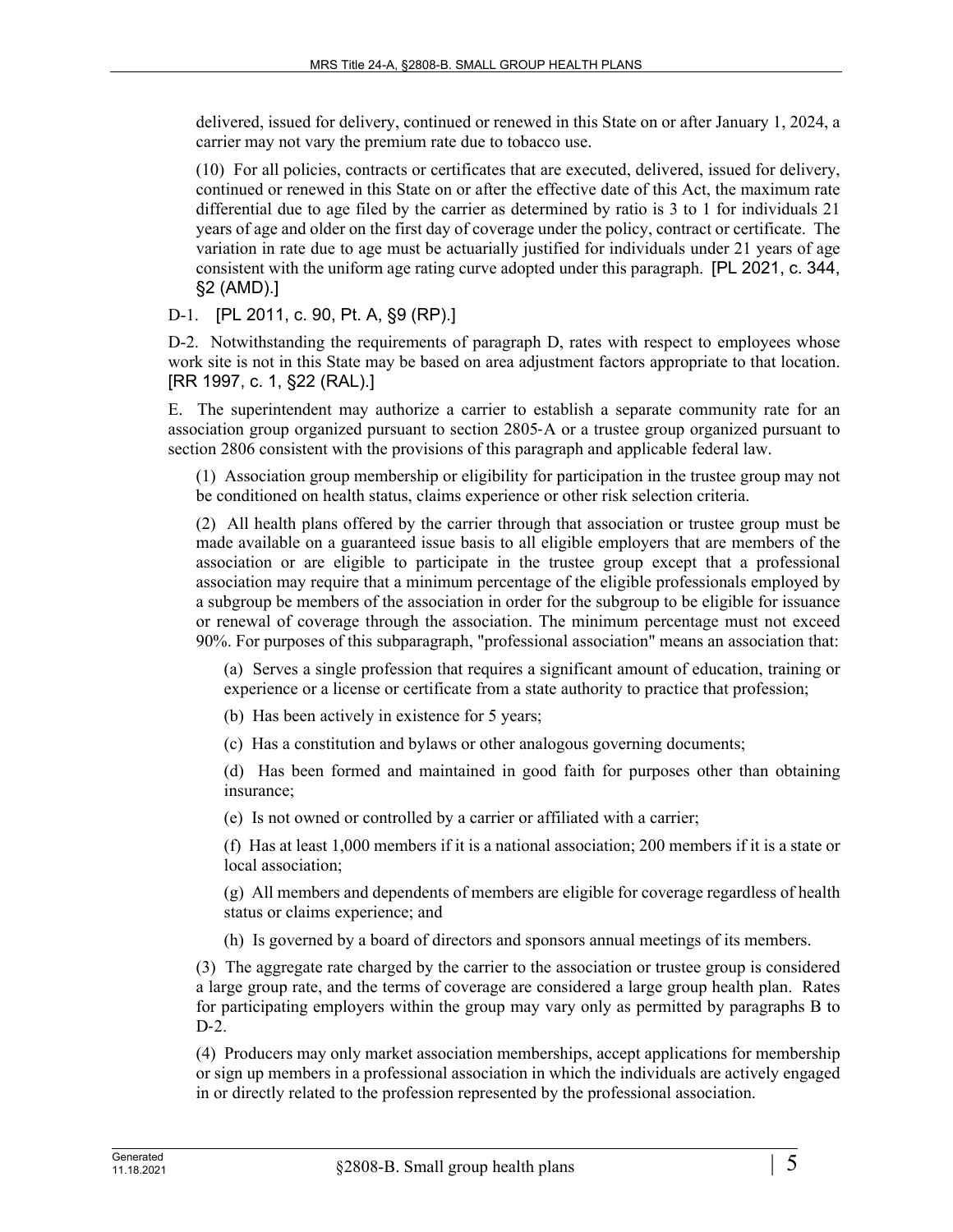(5) Carriers may not be reinsured under section 3958 for coverage issued under this paragraph.

(6) Except for employers with plans that have grandfathered status under the federal Affordable Care Act, this paragraph does not apply to policies, contracts or certificates that are executed, delivered, issued for delivery, continued or renewed in this State on or after January 1, 2014 until December 31, 2019. To the extent permitted under the federal Affordable Care Act, this paragraph applies to policies, contracts or certificates that are executed, delivered, issued for delivery, continued or renewed in this State on or after January 1, 2020. [PL 2019, c. 653, Pt. B, §3 (RPR).]

F. Premium rates charged to a private purchasing alliance, as defined by chapter 18‑A, may be reduced in accordance with rules adopted pursuant to that chapter. [PL 1995, c. 673, Pt. A, §6 (NEW).]

G. [PL 2003, c. 469, Pt. E, §15 (RP).]

H. [PL 2019, c. 5, Pt. A, §12 (RP).]

I. Except for plans that have grandfathered status under the federal Affordable Care Act, beginning January 1, 2014, a carrier shall consider all enrollees in all small group health plans offered by the carrier to be members of a single risk pool to the extent required by the federal Affordable Care Act. [PL 2011, c. 364, §14 (NEW).]

[PL 2021, c. 344, §2 (AMD).]

**2-A. Rate filings.** A carrier offering small group health plans shall file with the superintendent the community rates for each plan and every rate, rating formula and classification of risks and every modification of any formula or classification that it proposes to use.

A. Every filing must state the effective date of the filing. Every filing must be made not less than 60 days in advance of the stated effective date, unless the 60-day requirement is waived by the superintendent. The effective date may be suspended by the superintendent for a period of time not to exceed 30 days. [PL 2009, c. 244, Pt. C, §7 (AMD).]

B. A filing and all supporting information, except for protected health information required to be kept confidential by state or federal statute and except for descriptions of the amount and terms or conditions or reimbursement in a contract between an insurer and a 3rd party, are public records notwithstanding Title 1, section 402, subsection 3, paragraph B and become part of the official record of any hearing held pursuant to subsection 2‑B, paragraph B or section 2792, subsection 2. [PL 2019, c. 653, Pt. B, §4 (AMD).]

C. Rates for small group health plans must be filed in accordance with this section and subsections 2-B and 2-C or section 2792, as applicable, for premium rates effective on or after July 1, 2004, except that the rates for small group health plans are not required to account for any payment or any recovery of that payment pursuant to subsection 2‑B, paragraph D and former section 6913 for rates effective before July 1, 2005. [PL 2019, c. 653, Pt. B, §5 (AMD).]

[PL 2019, c. 653, Pt. B, §§4, 5 (AMD).]

**2-B. Rate review and hearings.** Except as provided in subsection 2‑C and section 2792, rate filings are subject to this subsection.

A. Rates subject to this subsection must be filed for approval by the superintendent. The superintendent shall disapprove any premium rates filed by any carrier, whether initial or revised, for a small group health plan unless it is anticipated that the aggregate benefits estimated to be paid under all the small group health plans maintained in force by the carrier for the period for which coverage is to be provided will return to policyholders at least 75% of the aggregate premiums collected for those policies, as determined in accordance with accepted actuarial principles and practices and on the basis of incurred claims experience and earned premiums. For the purposes of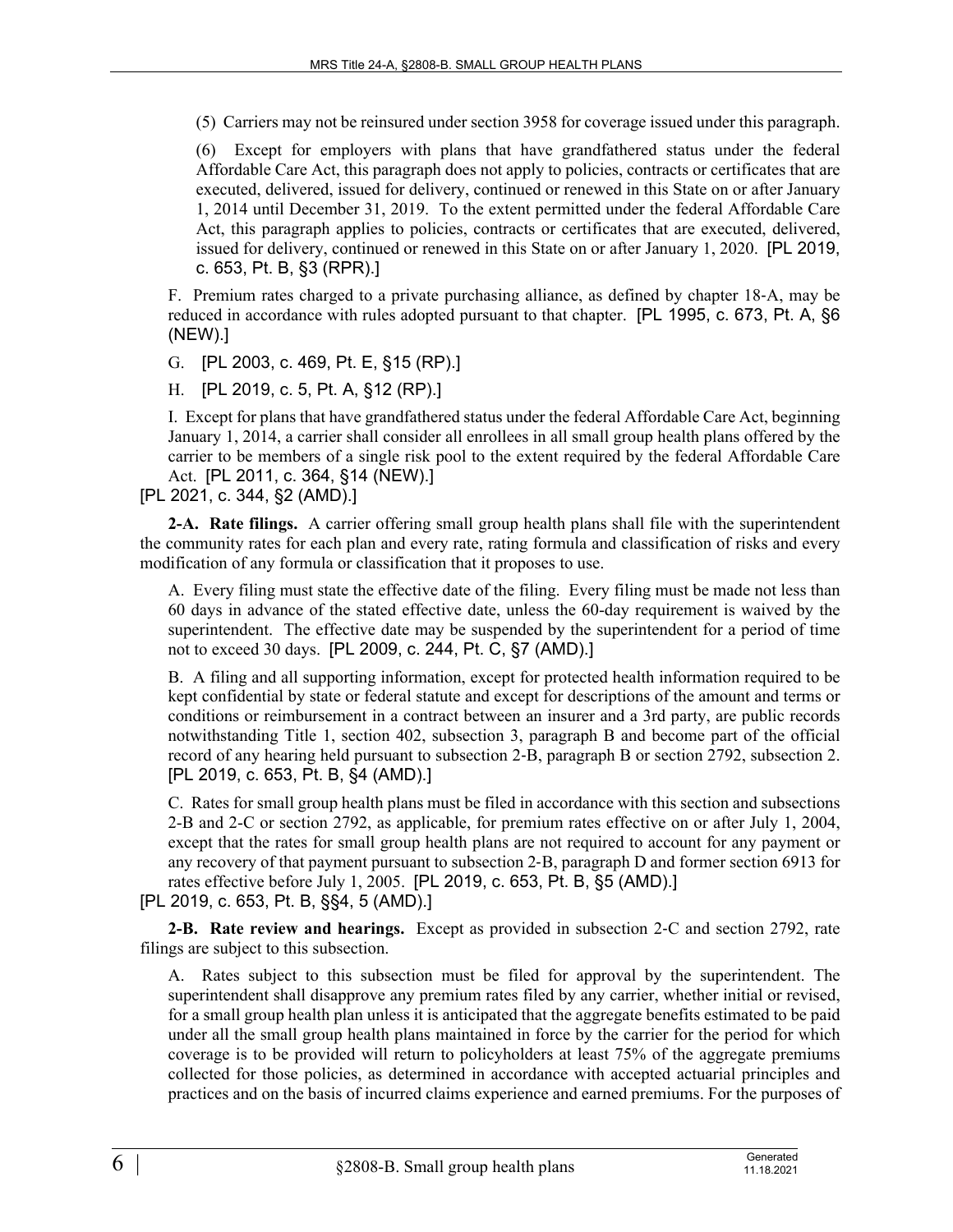this calculation, any payments paid pursuant to former section 6913 must be treated as incurred claims. [PL 2009, c. 244, Pt. G, §2 (AMD).]

B. If at any time the superintendent has reason to believe that a filing does not meet the requirements that rates not be excessive, inadequate or unfairly discriminatory or that the filing violates any of the provisions of chapter 23, the superintendent shall cause a hearing to be held. Hearings held under this subsection must conform to the procedural requirements set forth in Title 5, chapter 375, subchapter 4. The superintendent shall issue an order or decision within 30 days after the close of the hearing or of any rehearing or reargument or within such other period as the superintendent for good cause may require, but not to exceed an additional 30 days. In the order or decision, the superintendent shall either approve or disapprove the rate filing. If the superintendent disapproves the rate filing, the superintendent shall establish the date on which the filing is no longer effective, specify the filing the superintendent would approve and authorize the insurer to submit a new filing in accordance with the terms of the order or decision. [PL 2003, c. 469, Pt. E, §16 (NEW).]

C. When a filing is not accompanied by the information upon which the carrier supports the filing or the superintendent does not have sufficient information to determine whether the filing meets the requirements that rates not be excessive, inadequate or unfairly discriminatory, the superintendent shall require the carrier to furnish the information upon which it supports the filing. [PL 2011, c. 364, §15 (AMD).]

D. A carrier that adjusts its rate shall account for the savings offset payment or any recovery of that savings offset payment in its experience consistent with this section and former section 6913. [PL 2007, c. 629, Pt. M, §8 (AMD).]

E. [PL 2009, c. 244, Pt. C, §8 (RP).]

F. [PL 2009, c. 244, Pt. C, §9 (RP).]

[PL 2019, c. 653, Pt. B, §6 (AMD).]

**2-C. Guaranteed loss ratio.** Notwithstanding subsection 2‑B, rate filings for a credible block of small group health plans may be filed in accordance with this subsection instead of subsection 2–B, except as otherwise provided in section 2792. Rates filed in accordance with this subsection are filed for informational purposes.

A. A block of small group health plans is considered credible if the anticipated average number of members during the period for which the rates will be in effect meets standards for full or partial credibility pursuant to the federal Affordable Care Act. The rate filing must state the anticipated average number of members during the period for which the rates will be in effect and the basis for the estimate. If the superintendent determines that the number of members is likely to be less than needed to meet the credibility standard, the filing is subject to subsection 2‑B. [PL 2011, c. 364, §16 (AMD).]

A-1. [PL 2011, c. 364, §16 (RP).]

- B. [PL 2011, c. 364, §16 (RP).]
- C. [PL 2011, c. 364, §16 (RP).]
- D. [PL 2011, c. 364, §16 (RP).]

E. [PL 2011, c. 364, §16 (RP).] [PL 2019, c. 653, Pt. B, §7 (AMD).]

**3. Coverage for late enrollees.** In providing coverage to late enrollees, small group health plan carriers are allowed to exclude or limit coverage for a late enrollee subject to the limitations set forth in section 2849‑B, subsection 3.

[PL 1999, c. 256, Pt. L, §1 (AMD).]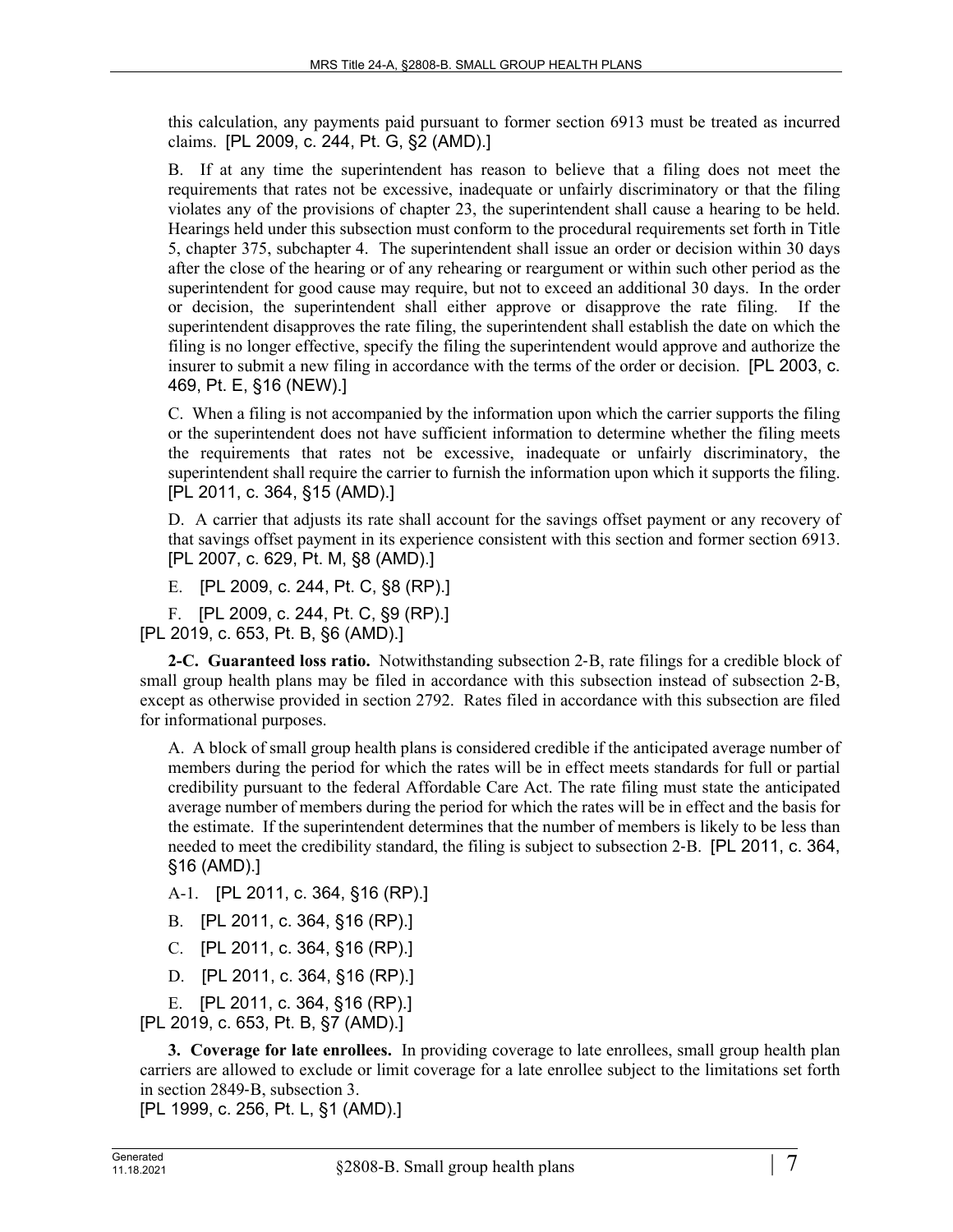**4. Guaranteed issuance and guaranteed renewal.** Carriers providing small group health plans must meet the following requirements on issuance and renewal.

A. Any small group health plan offered to any eligible group or subgroup must be offered to all eligible groups that meet the carrier's minimum participation requirements, which may not exceed 75%, to all eligible employees and their dependents in those groups. In determining compliance with minimum participation requirements, eligible employees and their dependents who have existing health care coverage may not be considered in the calculation. If an employee declines coverage because the employee has other coverage, any dependents of that employee who are not eligible under the employee's other coverage are eligible for coverage under the small group health plan. A carrier may deny coverage under a managed care plan, as defined by section 4301‑A:

(1) To employers who have no employees who live, reside or work within the approved service area of the plan; and

(2) To employers if the carrier has demonstrated to the superintendent's satisfaction that:

(a) The carrier does not have the capacity to deliver services adequately to additional enrollees within all or a designated part of its service area because of its obligations to existing enrollees; and

(b) The carrier is applying this provision uniformly to individuals and groups without regard to any health-related factor.

A carrier that denies coverage in accordance with this subparagraph may not enroll individuals residing within the area subject to denial of coverage, or groups or subgroups within that area for a period of 180 days after the date of the first denial of coverage. [RR 2001, c. 1, §32 (COR).]

B. Renewal is guaranteed under section 2850‑B. [PL 1997, c. 445, §17 (RPR); PL 1997, c. 445, §32 (AFF).]

[RR 2001, c. 1, §32 (COR).]

## **5. Cessation of business.**

[PL 1997, c. 445, §18 (RP); PL 1997, c. 445, §32 (AFF).]

**6. Fair marketing standards.** Carriers providing small group health plans must meet the following standards of fair marketing.

A. Each carrier must actively market small group health plan coverage, including any standardized plans required to be offered pursuant to subsection 8‑A, to eligible groups in this State. [PL 2009, c. 439, Pt. D, §2 (AMD).]

B. A carrier or representative of the carrier may not directly or indirectly engage in the following activities:

(1) Encouraging or directing eligible groups to refrain from filing an application for coverage with the carrier because of any of the rating factors listed in subsection 2; and

(2) Encouraging or directing eligible groups to seek coverage from another carrier because of any of the rating factors listed in subsection 2. [PL 1991, c. 861, §2 (NEW).]

C. A carrier may not directly or indirectly enter into any contract, agreement or arrangement with a representative of the carrier that provides for or results in the compensation paid to the representative for the sale of a small group health plan to be varied because of the rating factors listed in subsection 2. A carrier may enter into a compensation arrangement that provides compensation to a representative of the carrier on the basis of percentage of premium, provided that the percentage does not vary because of the rating factors listed in subsection 2. [PL 1991, c. 861, §2 (NEW).]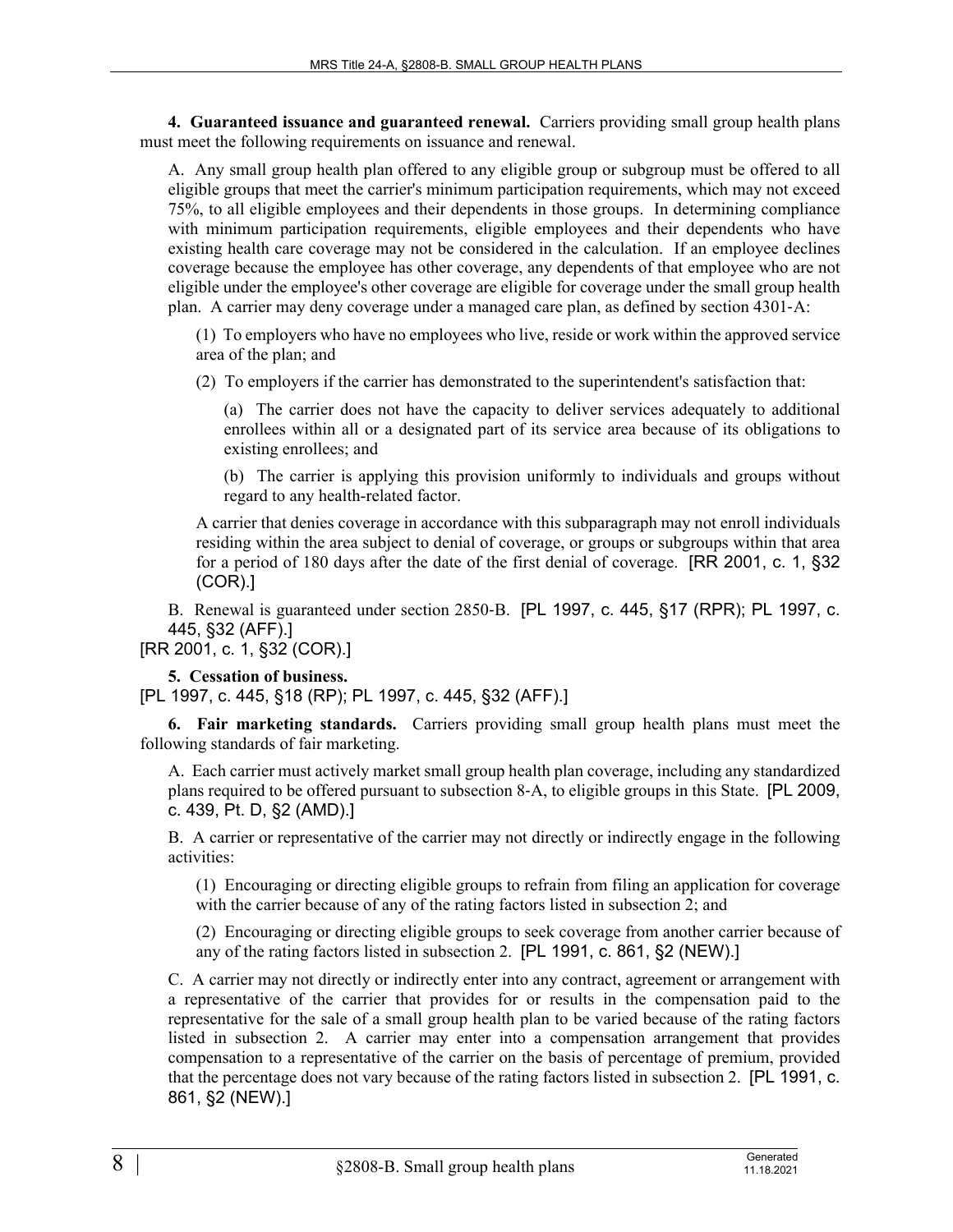D. A carrier may not terminate, fail to renew or limit its contract or agreement of representation with a representative for any reason related to the rating factors listed in subsection 2. [PL 1991, c. 861, §2 (NEW).]

E. A carrier or representative of the carrier may not induce or otherwise encourage an eligible group to separate or otherwise exclude an employee from small group health plan coverage or benefits. [PL 1991, c. 861, §2 (NEW).]

F. Denial by a carrier of an application for coverage from an eligible group must be in writing and must state the reason or reasons for the denial. [PL 1991, c. 861, §2 (NEW).]

G. The superintendent may establish rules setting forth additional standards to provide for the fair marketing and broad availability of small group health plans in this State. [PL 1991, c. 861, §2 (NEW).]

H. A violation of this section by a carrier or a representative of the carrier is an unfair trade practice under chapter 23. If a carrier enters into a contract, agreement or other arrangement with a 3rdparty administrator to provide administrative, marketing or other services related to the offering of small group health plans in this State, the 3rd-party administrator is subject to this section as if it were a carrier. [PL 1991, c. 861, §2 (NEW).]

I. Notwithstanding any other provision of this section, prior to January 1, 2014, a carrier may choose whether it will offer to groups having only one member coverage under the carrier's individual health policies offered to other individuals in this State in accordance with section 2736- C or coverage under a small group health plan in accordance with this section, or both, but the carrier need not offer to groups of one both small group and individual health coverage. [PL 2011, c. 364, §17 (AMD).]

[PL 2011, c. 364, §17 (AMD).]

**7. Applicability.** This section applies to all policies, plans, contracts and certificates executed, delivered, issued for delivery, continued or renewed in this State on or after July 15, 1993. For purposes of this section, all contracts are deemed renewed no later than the next yearly anniversary date of the policy, plan, contract or certificate.

[PL 1995, c. 332, Pt. D, §4 (AMD).]

**8. Standardized plans.** 

[PL 2001, c. 410, Pt. A, §7 (RP).]

**8-A. Authority of the superintendent.** The superintendent may by rule define one or more standardized small group health plans that must be offered by all carriers offering small group health plans in the State. Rules adopted pursuant to this subsection are routine technical rules as defined in Title 5, chapter 375, subchapter 2‑A.

[PL 2009, c. 439, Pt. D, §3 (NEW).]

**9. Reinsurance mechanism.** Small group carriers, except nonprofit hospital and medical service organizations, may form a reinsurance pool for the purpose of reinsuring small group risks. This pool may not become operative until the superintendent has approved a plan of operation. The superintendent may approve a plan only after the superintendent determines that the plan is in the public interest and is consistent with this section. The participants in the plan of operation of the pool shall guarantee, without limitation, the solvency of the pool. That guarantee constitutes a permanent financial obligation of each participant on a pro rata basis.

## [PL 1993, c. 325, §1 (NEW).]

## SECTION HISTORY

PL 1991, c. 861, §2 (NEW). PL 1993, c. 325, §1 (AMD). PL 1993, c. 477, §§B1-3 (AMD). PL 1993, c. 477, §F1 (AFF). PL 1993, c. 546, §2 (AMD). PL 1993, c. 588, §§1,2 (AMD). PL 1993,